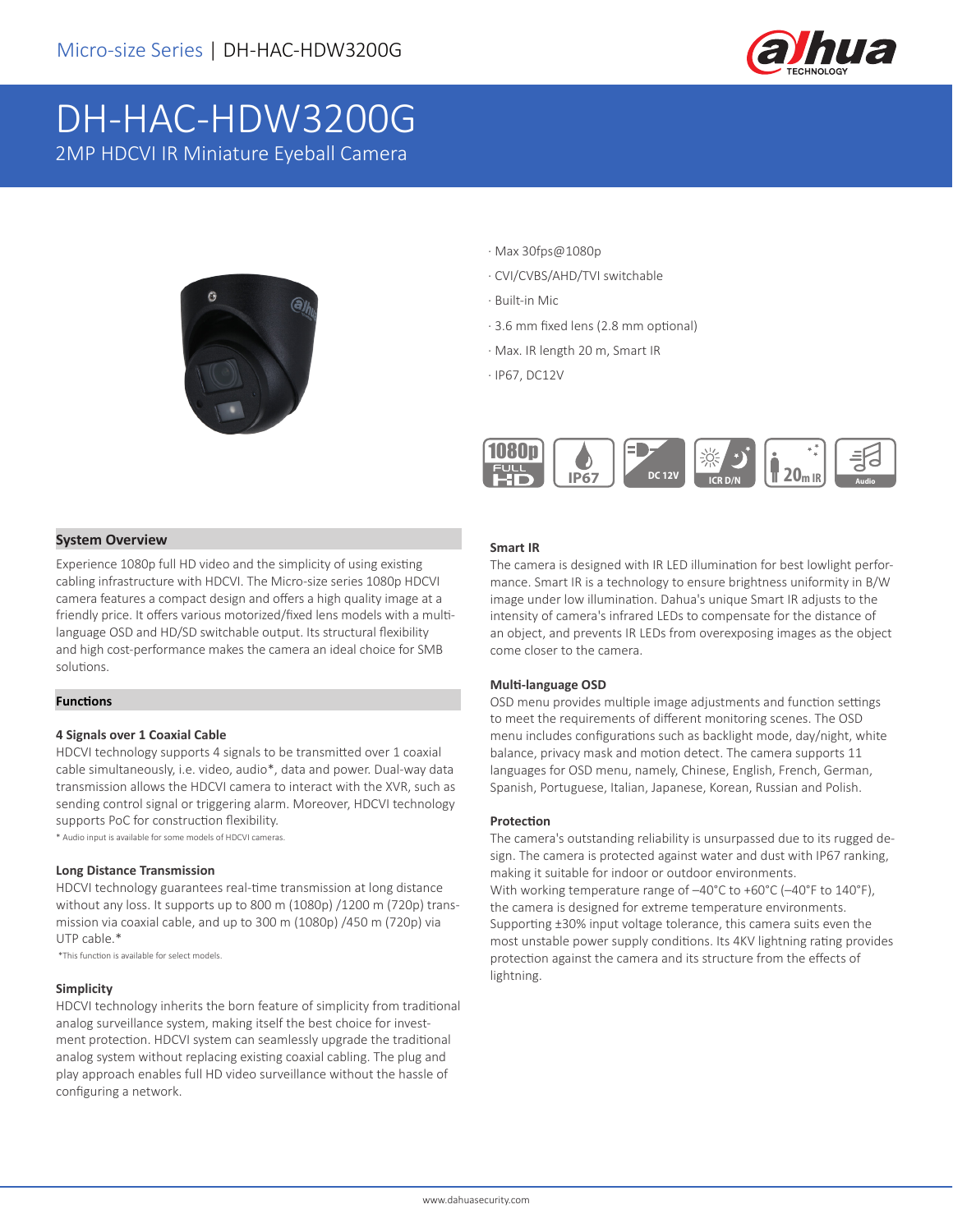# Micro-size Series | DH-HAC-HDW3200G

### **Technical Specification**

| ١ľ٢<br>ı<br>౼ |
|---------------|
|---------------|

Frame Rate

| Callicia                     |          |                                                                     |                     |                               |                                         |  |
|------------------------------|----------|---------------------------------------------------------------------|---------------------|-------------------------------|-----------------------------------------|--|
| Image Sensor                 |          | 1/2.7 inch CMOS                                                     |                     |                               |                                         |  |
| Max. Resolution              |          | 1920 (H) x 1080 (V)                                                 |                     |                               |                                         |  |
| Pixel                        |          | 2MP                                                                 |                     |                               |                                         |  |
| Scanning System              |          | Progressive                                                         |                     |                               |                                         |  |
| Electronic Shutter Speed     |          | PAL: 1/25 s-1/100000 s<br>NTSC: 1/30 s-1/100000 s                   |                     |                               |                                         |  |
| S/N Ratio                    |          | $>65$ dB                                                            |                     |                               |                                         |  |
| Min. Illumination            |          | 0.02 Lux/F2.0, 30IRE, 0 Lux IR on                                   |                     |                               |                                         |  |
| <b>Illumination Distance</b> |          | 20 m (65.6 ft)                                                      |                     |                               |                                         |  |
| Illuminator On/Off Control   |          | Auto; manual                                                        |                     |                               |                                         |  |
| <b>Illuminator Number</b>    |          | $1$ (IR)                                                            |                     |                               |                                         |  |
| Pan/Tilt/Rotation Range      |          | Pan: 0°-360°<br>Tilt: 0°-78°<br>Rotation: 0°-360°                   |                     |                               |                                         |  |
| Lens                         |          |                                                                     |                     |                               |                                         |  |
| Lens Type                    |          | Fixed-focal                                                         |                     |                               |                                         |  |
| Mount Type                   |          | M12                                                                 |                     |                               |                                         |  |
| Focal Length                 |          | 2.8 mm; 3.6 mm                                                      |                     |                               |                                         |  |
| Max. Aperture                |          | 2.8 mm: F2.0<br>3.6 mm: F2.0                                        |                     |                               |                                         |  |
| Field of View                |          | 2.8 mm: H: 101°; V: 54°; D: 119°<br>3.6 mm: H: 84°; V: 45°; D: 100° |                     |                               |                                         |  |
| Iris Type                    |          | <b>Fixed iris</b>                                                   |                     |                               |                                         |  |
| Close Focus Distance         |          | 2.8 mm: 0.5 m (1.64 ft)<br>3.6 mm: 0.8 m (2.62 ft)                  |                     |                               |                                         |  |
|                              |          | Detect                                                              | Observe             | Recognize                     | Identify                                |  |
| <b>DORI</b><br>Distance      | $2.8$ mm | 38.6 m<br>(126.6 ft)                                                | 15.4 m<br>(50.5 ft) | 7.7 <sub>m</sub><br>(25.3 ft) | 3.9 <sub>m</sub><br>(12.8 ft)           |  |
|                              | 3.6 mm   | 49.7 m<br>$(163.1 \text{ ft})$                                      | 19.9 m<br>(65.3 ft) | 9.9 m<br>(32.5 ft)            | 5.0 <sub>m</sub><br>$(16.4 \text{ ft})$ |  |
| Video                        |          |                                                                     |                     |                               |                                         |  |

CVI: 1080p@25/30fps; 720p@25/30fps;

AHD: 1080p@25/30fps; 720p@25/30fps; TVI: 1080p@25/30fps; 720p@25/30fps;

720p@50/60fps;

720p@50/60fps; CVBS: 960H

Resolution 1080p (1920 × 1080); 720p (1280 × 720); 960H (960 × 576/960 × 480)

Day/Night Auto switch by ICR BLC BLC/HLC/DWDR

WDR DWDR DWDR

White Balance **Auto**; manual Gain Control **Auto**; manual

| Noise Reduction              | 2D NR                                                              |
|------------------------------|--------------------------------------------------------------------|
| Smart IR                     | Yes                                                                |
| Mirror                       | Off/On                                                             |
| Privacy Masking              | Off/On (8 area, rectangle)                                         |
| Certifications               |                                                                    |
| Certifications               | CE/FCC, UL, IP6K9K, EN50155                                        |
| Port                         |                                                                    |
| Audio Interface              | <b>Built-in Mic</b>                                                |
| Video Output                 | Video output choices of CVI/TVI/AHD/CVBS by one<br><b>BNC</b> port |
| Power                        |                                                                    |
| Power Supply                 | 12V ±30% DC                                                        |
| Power Consumption            | Max 2.3W (12V DC, IR on)                                           |
| Environment                  |                                                                    |
| <b>Operating Temperature</b> | -40°C to +60°C (-40°F to 140°F); <95% (non-<br>condensation)       |
| Storage Temperature          | -40°C to +60°C (-40°F to 140°F); <95% (non-<br>condensation)       |
| Protection Grade             | <b>IP67</b>                                                        |
| Structure                    |                                                                    |
| Casing                       | Metal                                                              |
| Dimensions                   | $\Phi$ 62.0 mm × 61.7 mm ( $\Phi$ 2.44" × 2.43")                   |
| Net Weight                   | 0.17 kg (0.37 lb)                                                  |
| Gross Weight                 | 0.27 kg (0.6 lb)                                                   |

### **Ordering Information**

| Type        | Part Number                          | Description                                     |  |  |
|-------------|--------------------------------------|-------------------------------------------------|--|--|
| 2MP Camera  | DH-HAC-HDW3200GP<br>$2.8$ mm         | 2MP HDCVI IR Miniature Eyeball Camera,          |  |  |
|             | DH-HAC-HDW3200GP<br>$3.6 \text{ mm}$ | PAI                                             |  |  |
|             | DH-HAC-HDW3200GN<br>$2.8$ mm         | 2MP HDCVI IR Miniature Eyeball Camera,<br>NTSC. |  |  |
|             | DH-HAC-HDW3200GN<br>$3.6 \text{ mm}$ |                                                 |  |  |
|             | <b>PFM321D</b>                       | 12V 1A Power Adapter                            |  |  |
|             | <b>PFM904</b>                        | Integrated Mount Tester                         |  |  |
| Accessories | <b>PFM800-F</b>                      | Passive HDCVI Balun                             |  |  |
|             | <b>PFM820</b>                        | <b>UTC Controller</b>                           |  |  |

#### **Accessories**

#### hal:

|  | Optior |  |
|--|--------|--|
|  |        |  |